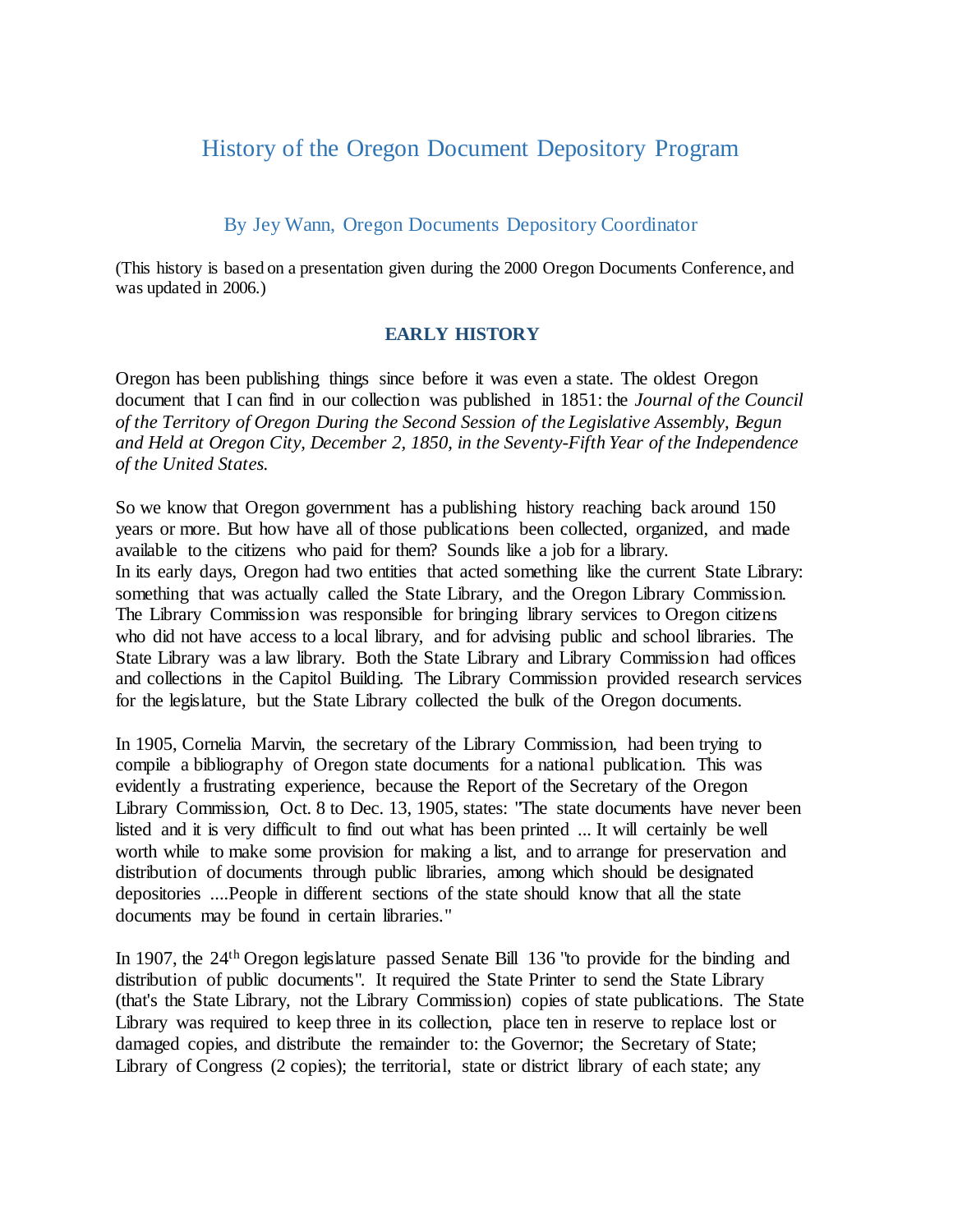foreign state of territory with which the library has or shall arrange for the exchange of publications; and to what were evidently the first Oregon Documents Depository libraries:

> University of Oregon Oregon Agricultural College Oregon Library Commission

> > and

"each public or normal school library as may be designated as public depositories by the Library Commission".

In April 1907, the Library Commission designed the following public libraries as depositories:

## Portland Eugene Dallas Baker City Forest Grove

Having two library entities in the old state house did lead to some rumination about who should be doing what. In 1908, the report of the Secretary of the Library Commission said "It has been suggested that the documents part of the Library be turned over to the Commission. It is undoubtedly true that no one uses it so much as the Commission and that it is unwise to build up two document libraries in the State House, but it would be impossible for us to receive it without some provision for an assistant to care for it. Our legislative reference work does, of course, depend upon having this library kept up and the only question is whether it should be kept up by the Law Library or the Commission." In 1912, the State Library was preparing to move into a new building which did not include shelving space for the documents collection. They offered to transfer their documents collection to the Commission, along with " ... the privileges and duties of a designated depository for state and government documents", and suggested that the Commission join with them in drafting a legislative bill to make those changes. The Commission replied that it sounded like a good idea, but they would need \$11,000 more per year to be able to do it. In its annual appropriation, the Commission included an increase of \$500 to cover the cost of shipping depository and exchange documents.

In 1913, the State Library became the Supreme Court Library, and the Library Commission became the State Library.

The new Supreme Court Library transferred all of its federal and state documents to the new State Library, and also "such Oregon documents as are now held or shall in future be published for distribution and exchange, with the duties of custodian of documents as provided in sections 2697-2703 of Lord's Oregon Laws". (Oregon Laws, chapter 149, 1913). In May 1913, the soon-to-be State Library reported that the soon-to-be Supreme Court Library had a total of 39,329 items to transfer to them, of which 21,864 were state documents. There was one spanner in the works, however, since the same legislature that morphed the Library Commission into the State Library also repealed the law that required the printer to send copies of documents. However, evidently the State Librarian immediately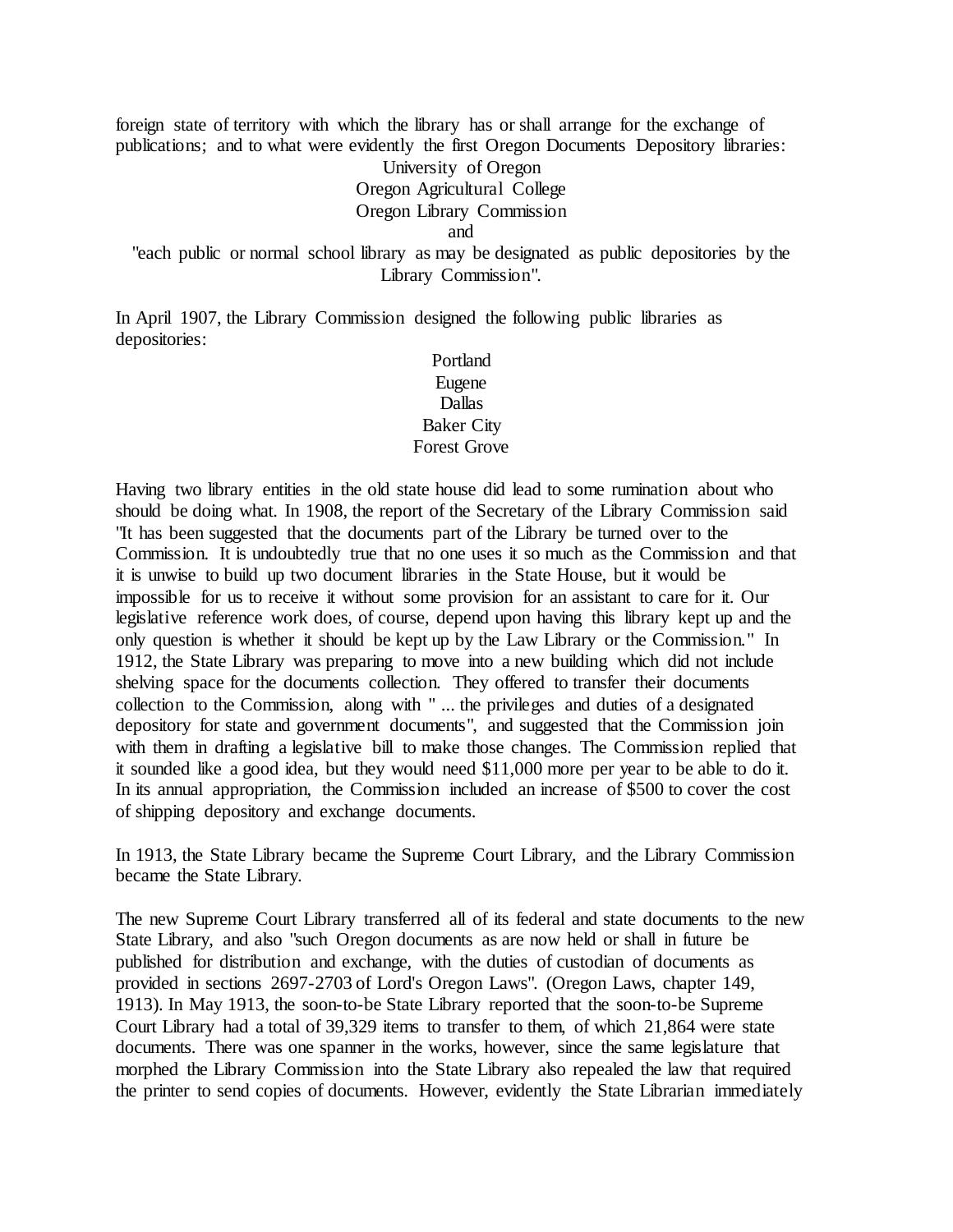saw the potential difficulty and was able to resolve it without major problems.

The new State Library obviously weathered the transition, because the collections and the documents depository program are still here. The early days may have been difficult, however, in a 1914 report to the Board of Trustees, under the heading of "Documents Library", the first sentence is "No help for this department yet". Among other problems of distribution and exchange programs, they had inherited a backlog of 3,000 uncatalogued documents.

The earliest record we have of the receipt and distribution of depository documents is a ledger in our Special Collections.

#### **THE PROGRAM GROWS AND CHANGES**

This early program was set up not only as a depository program, which guaranteed that designated libraries around the state would receive copies of Oregon documents, but also as an exchange program with other states and countries. The requirement for the number of copies the Library received of documents sounds very high to us today. For instance, at some points, the Library would receive up to 50 copies of legislative bills and calendars, and 125 copies of legislative interim committee reports. This was way more than needed to supply the depository libraries. The remainder were kept in stock, where they could be used to replace worn or missing copies from the Library's collection, or meet requests from other organizations. By the 1960s, the Library published a quarterly *Checklist of Official Publications of the State of Oregon*, which it distributed to 450 organizations: Oregon depository libraries, Oregon state agencies, state libraries, some colleges and universities, the British Museum, and the national libraries of Australia, Japan, and Sweden. Organizations that received the Checklist could request copies of publications from the Library's stock. In 1979, the *Checklist* ceased publication, and was replaced by the microfiche edition of the Library's catalog. (The fiche catalog, in turn, ceased publication in the 1980s.). The stock area dwindled over the years, until it was eliminated entirely. By the 1960s, and continuing on into the early 1990s, the depository program ranked libraries in a hierarchy, with the State Library and the Library of Congress as the beginning, and arranged shipments that way. The idea was that the larger libraries, by being nearer the head of the line, would be more likely to receive publications when there weren't enough copies to go around. The State Library received three copies, and LC received two. In 1972, the documents librarian evidently realized that a lot of depositories were not keeping all of the publications the State Library sent them; in fact, some evidently sent back the ones they didn't want. As a result, depositories were given the opportunity to become "selective", rather than full, depositories. Rather than getting a shipment with a shipping list in it, they received the Oregon State Documents Selection List, from which they chose the items they wanted. Twenty-two libraries chose to become selective.

#### **SHARED CATALOGING AND THE OrDOCS CLASSIFICATION SCHEME**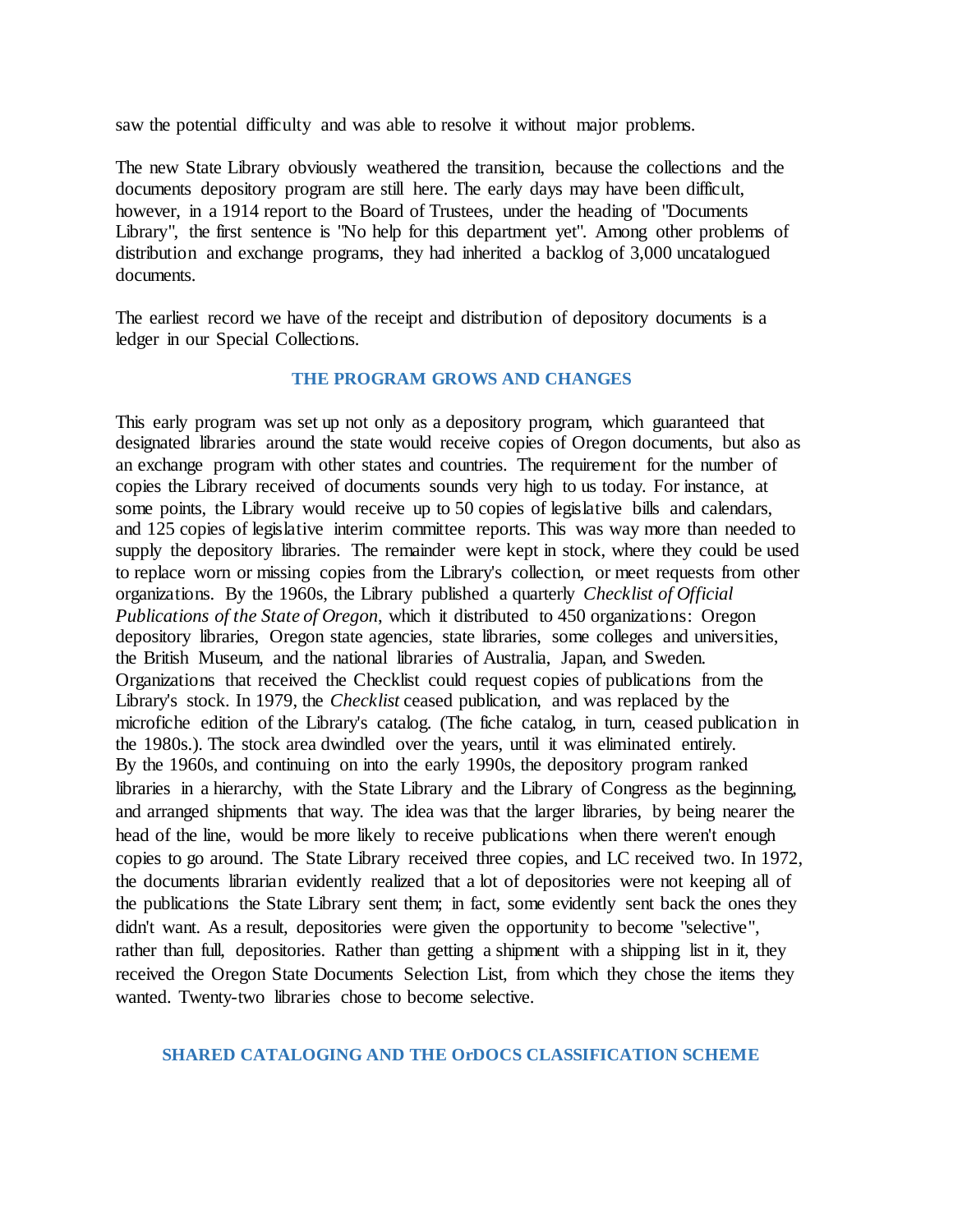In the late 1970s, there was a push for centralized cataloging of all Oregon documents. The State Library assumed the responsibility for cataloging OrDocs: what that meant for the depositories is that they could use the State Library's work rather than having to do it themselves. This also included what in the library world is known as "authority control". For OrDocs, that consists of establishing what the true form of an agency's name is. For instance, are we the Oregon State Library, the State Library of Oregon, or just the State Library? (For the record, it's Oregon State Library). Another aspect of shared cataloging is the Oregon Documents classification scheme. For the non-library people: classification is the number you're used to seeing on a book's spine, which says where it lives on the shelf. The most familiar classification schemes, Dewey Decimal and Library of Congress, classify by subject, so that items on the same subject live next door to each other. The OrDocs scheme, which is based on a similar scheme for federal documents, classifies by the issuing agency, and then further subdivides by the type of publication. Here's how it works.

| <b>OR</b>         | Every OrDoc number starts out with OR, for Oregon                                                                      |
|-------------------|------------------------------------------------------------------------------------------------------------------------|
| Con               | Each OrDoc number is then subdivided by agency - for instance, Con for<br>Consumer & Business Services                 |
| Con/Oc1           | Numbers may be further subdivided by Division - for instance, Con/Oc1 for the<br>Occupational Safety & Health Division |
|                   | Each number is decimally subdivided by the type of publication:                                                        |
| $\cdot$           | Annual, biennial, or financial reports                                                                                 |
| $\cdot$ .2        | General monographs                                                                                                     |
| $\cdot$ 3         | General serials                                                                                                        |
| .4                | <b>Series</b>                                                                                                          |
| $.5\,$            | Ephemeral (brochures, posters)                                                                                         |
| .6                | Laws, administrative rules                                                                                             |
| $\overline{.7}$   | Statistical reports                                                                                                    |
| $\boldsymbol{.8}$ | Directories, handbooks, manuals, guides, bibliographies, maps                                                          |
| .9                | Minutes, proceedings, testimony                                                                                        |

For more information on cataloging and classifying Oregon documents, see the Cataloging and Classification section [here.](https://www.oregon.gov/osl/GRES/Pages/OrDocs.aspx)

## **MORE CHANGES**

The number of copies required for the program fluctuated from time to time. However, in 1979 SB 246 authorized the State Printer to withhold 45 copies of appropriate publications and send them to the State Library for the depository program. The bill, which was backed by the State Library, the Oregon Library Association, and the State System of Higher Education, passed.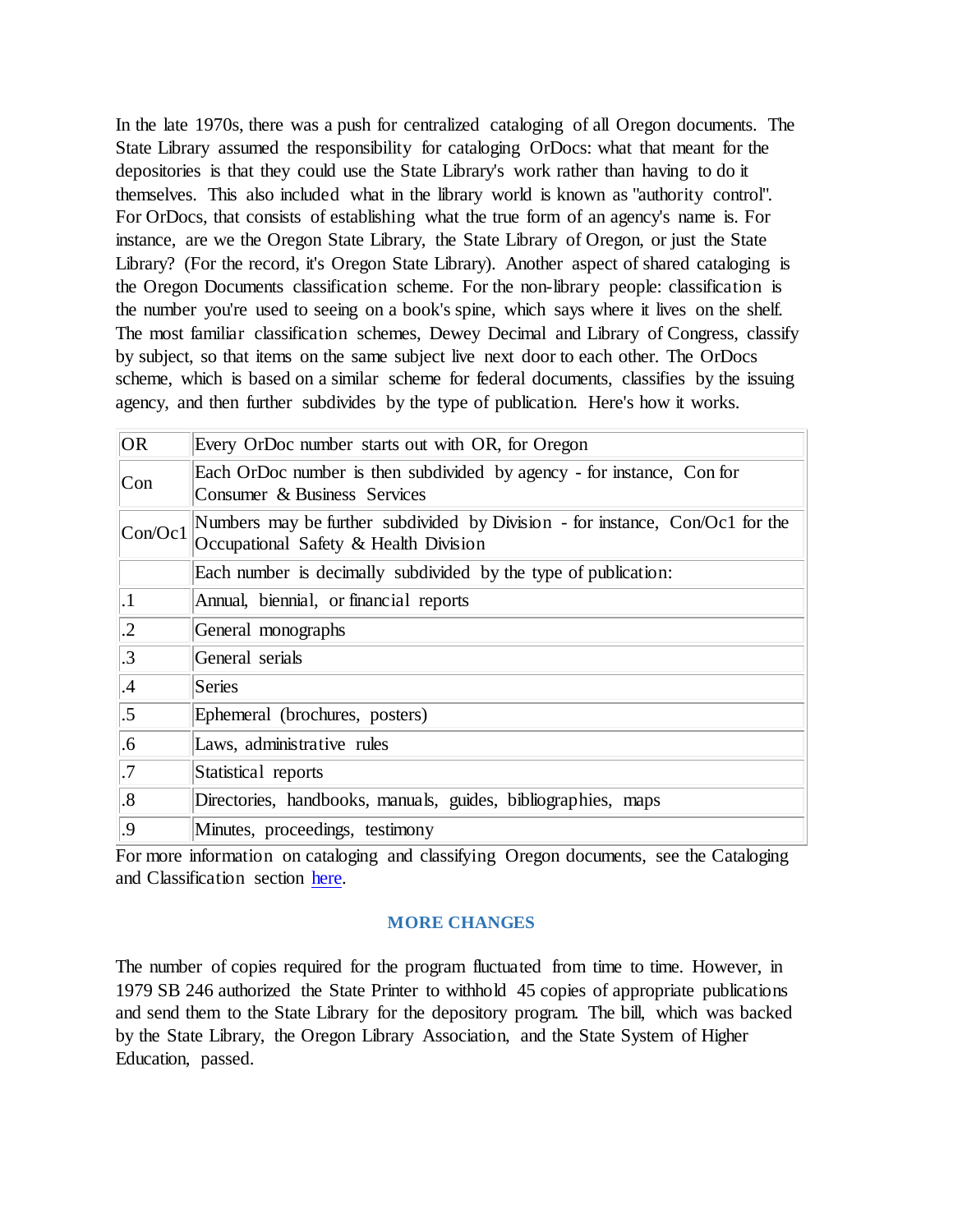In August 1979, depository libraries met at the State Library (for, as far as I can tell, the first time until today). At that meeting, all depositories switched back to full status. Here's the 1980 list of depository libraries. As you can see, it had grown considerably since 1907: Oregon State Library (3 copies); Library of Congress (2 copies); Multnomah County Library; Portland State University; University of Oregon (2 copies); Oregon State University; Oregon College of Education; Eastern Oregon State College; Albany Public Library; Astoria Public Library; Southwestern Oregon Community College; Eugene Public Library; Klamath County Library; Jackson County Library; Malheur County Library; Oregon Historical Society Library; Tillamook County Library; Baker County Library; Deschutes County Library; University of Oregon Law School Library (shipping list only); Pacific University Library; Josephine County Library; Hillsboro Public Library; Hood River County Library; La Grande Public Library; Linfield College Library; McMinnville Public Library; Blue Mountain Community College Library; Northwestern School of Law Library (shipping list only); Reed College Library; University of Portland Library; Douglas County Library; Salem Public Library; Willamette University College of Law Library (shipping list only); Wasco County Library.

In addition to distributing the documents and shipping lists, all depository libraries also received one catalog card for each new title they received. This was part of the sharedcataloging effort. With the rise of online catalogs, the catalog card eventually became unnecessary, and we stopped providing them in the mid-1990s.

### **PROGRAM REDESIGN IN THE 1990s**

In 1994, a task force of staff from the State Library and members of the Documents Interest Group of Oregon (DIGOR) met to draft legislation to make changes to the depository program. The idea was to continue to provide good access to government information, while at the same time reducing the number of copies agencies needed to provide. The 45-copy requirement, for example, always resulted in the State Library receiving extra copies, since as far as I can tell, there had never been 45 depository libraries. Also, a few libraries that were technically listed as depositories actually only received a few legal publications, or just the shipping list. HB 2077 made the following changes:

- Reduced the number of depository libraries to a maximum of 30, of which no more than 15 could be designated Full depositories
- Established a two-tiered system of Full depositories and Core depositories
- Defined Core Public Documents as " ... those public documents for which members of the public have the most significant and frequent need"

Required each agency to have a publication liaison to the State Library, who must supply an annual list of the agency's publications.